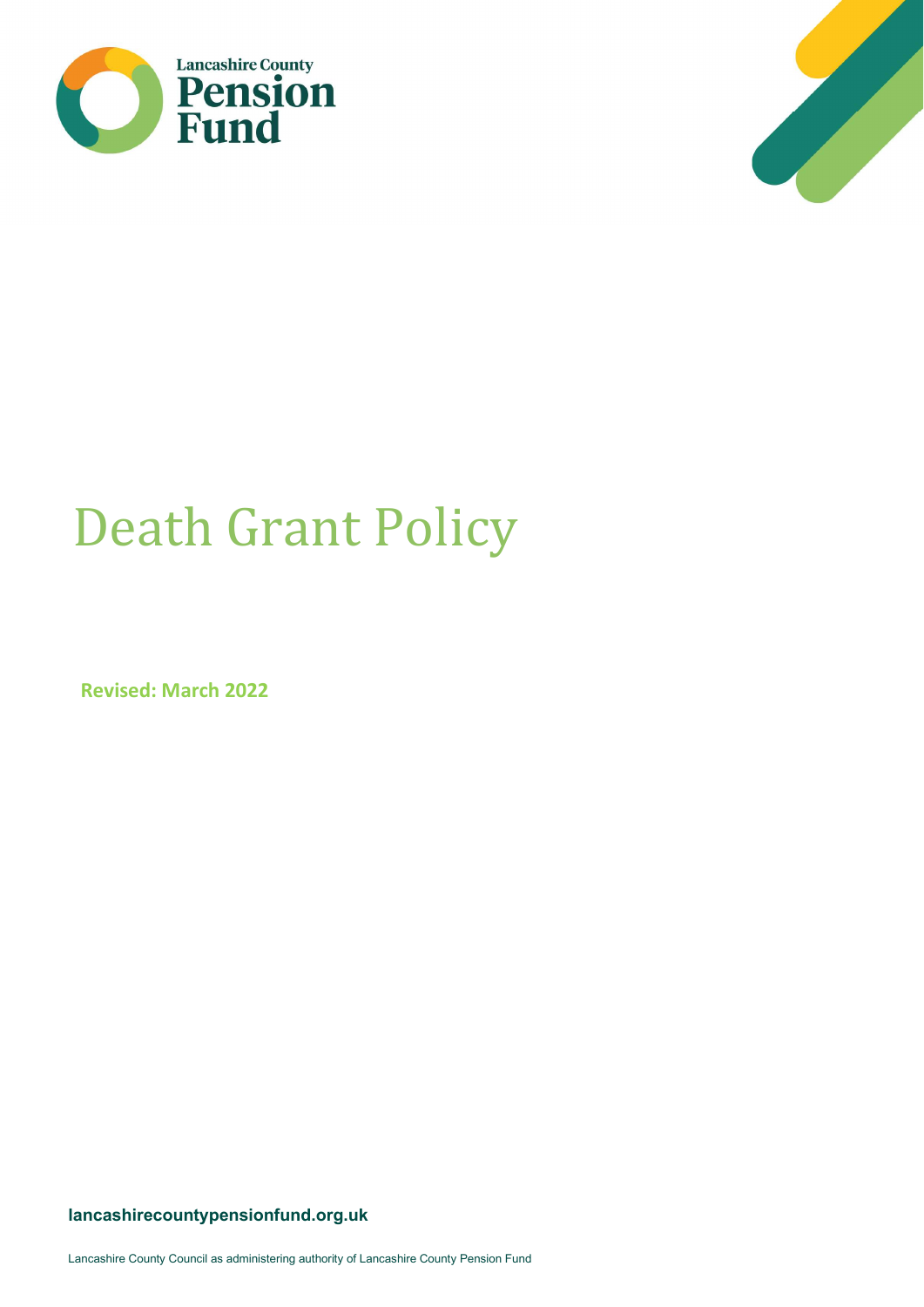## $\overline{G}$ Payments following death policy

The following procedures shall apply in relation to the payment of death grants (to include AVC lump sum payments due on death where that AVC was taken out on or after 1 April 2014): -

## Determination of Beneficiary

- 1. Payment of the death grant will be made to or for the benefit of a member's nominee(s), personal representatives or any person or persons appearing to the authority to have been a relative or dependent of the member. The decision will take account of all the relevant circumstances of a particular case, including the following scenarios which will be considered in the following order: -
	- There is a clear, effective, and valid nomination in respect of the death grant by the Scheme member;
	- A dependant's pension is payable;
	- There are other dependants (e.g. a cohabiting partner who was not in a position to marry so does not meet the criteria for a survivor pension);
	- There are children:
	- There are other relatives:
	- There is a personal representative who has legal authority to administer the Estate;
	- There are no valid beneficiaries and payment is to be made to the Duchy of Lancaster

In all cases the payment of the death grant will be made at the absolute discretion of Lancashire County Council as the administering authority.

## Delegation

- 2. The payment of death grants under the Local Government Pension Scheme Regulations shall be delegated to the Head of Fund, who will further delegate this responsibility to the Pension Fund's Technical Pensions Lead (unless paragraph 3 applies in which case it is delegated to the relevant individual at Local Pensions Partnership Administration Ltd).
- 3. Where the death grant does not exceed £100,000 and there are no competing death grant claims, and: -
	- there is a valid nomination held on record with no evidence which may undermine that nomination (for example, a change in partnership status since the nomination was made); or
	- where there is a dependant's pension; or
	- there are children (satisfying the definition of a child under the LGPS regulations)

responsibility will be further delegated to the Operations Director of Local Pensions Partnership Administration Ltd.

#### lancashirecountypensionfund.org.uk